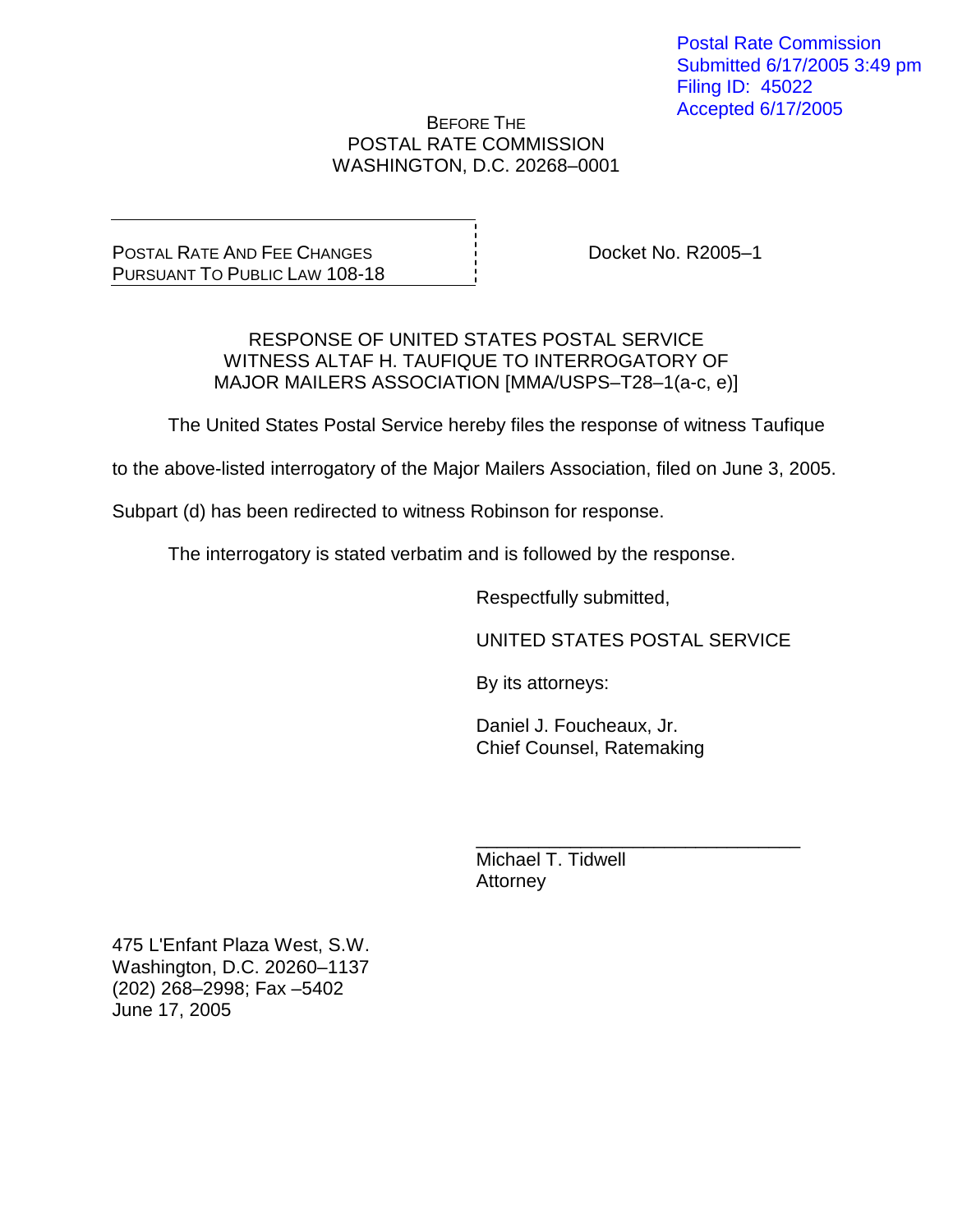## **RESPONSE OF UNITED STATES POSTAL SERVICE WITNESS TAUFIQUE TO MAJOR MAILERS ASSOCIATION INTERROGATORY**

**MMA/USPS-T28-1.** Please refer to your proposed rates for First-Class letters, especially as they pertain to the first and second ounces.

A. Please confirm that the Postal Service has proposed to increase the rate digression between the first ounce and second ounce for First-Class letters. If you cannot confirm, please explain.

B. Please review the following table of current and proposed rates and digressions between and either confirm that the numbers are correct or make any necessary corrections.

| <b>First-Class</b>   | Current | Current | Current  | Proposed | Proposed     | Proposed   |
|----------------------|---------|---------|----------|----------|--------------|------------|
| Rate                 | First-  | Second  | Rate     | First-   | Second-      | Rate       |
| Category             | Ounce   | -Ounce  | Digressi | Ounce    | <b>Ounce</b> | Digression |
|                      | Rate    | Rate    | on       | Rate     | Rate         |            |
| <b>Single Piece</b>  | 37.0    | 23.0    | 62%      | 39.0     | 24.0         | 65%        |
| Presorted            | 35.2    | 22.5    | 64%      | 37.1     | 23.7         | 67%        |
| Mixed AADC           | 30.9    | 22.5    | 73%      | 32.6     | 23.7         | 77%        |
| <b>AADC</b>          | 30.1    | 22.5    | 75%      | 31.7     | 23.7         | 79%        |
| 3 Digit              | 29.2    | 22.5    | 77%      | 30.8     | 23.7         | 81%        |
| 5 Digit              | 27.8    | 22.5    | 81%      | 29.3     | 23.7         | 85%        |
| <b>Carrier Route</b> | 27.5    | 22.5    | 82%      | 29.0     | 23.7         | 86%        |

C. Please confirm that for standard automation and regular letters, the rate digression between the first and second ounces is 0 %. If you cannot confirm, please explain.

D. Please explain the rationale for increasing the rate digression between the first and second ounces for single piece and workshare First-Class letters. E. Please explain the rationale for why First-Class workshare letters should have a significantly higher rate digression between the first and second ounces than single piece letters have.

# **RESPONSE:**

A. Confirmed. I would note that the percentage calculation of degression is different

from any other discussions in the past by the Postal Rate Commission and the

Postal Service, to the best of my knowledge. Instead, degression has always

been defined as the absolute gap between the first ounce rate and the additional

ounce rate. In this case, that gap has increased in every instance. Also, I would

note that if degression is defined as the ratio of the additional ounce rate to the

first-ounce rate, then the proposed rate degression would be the same as the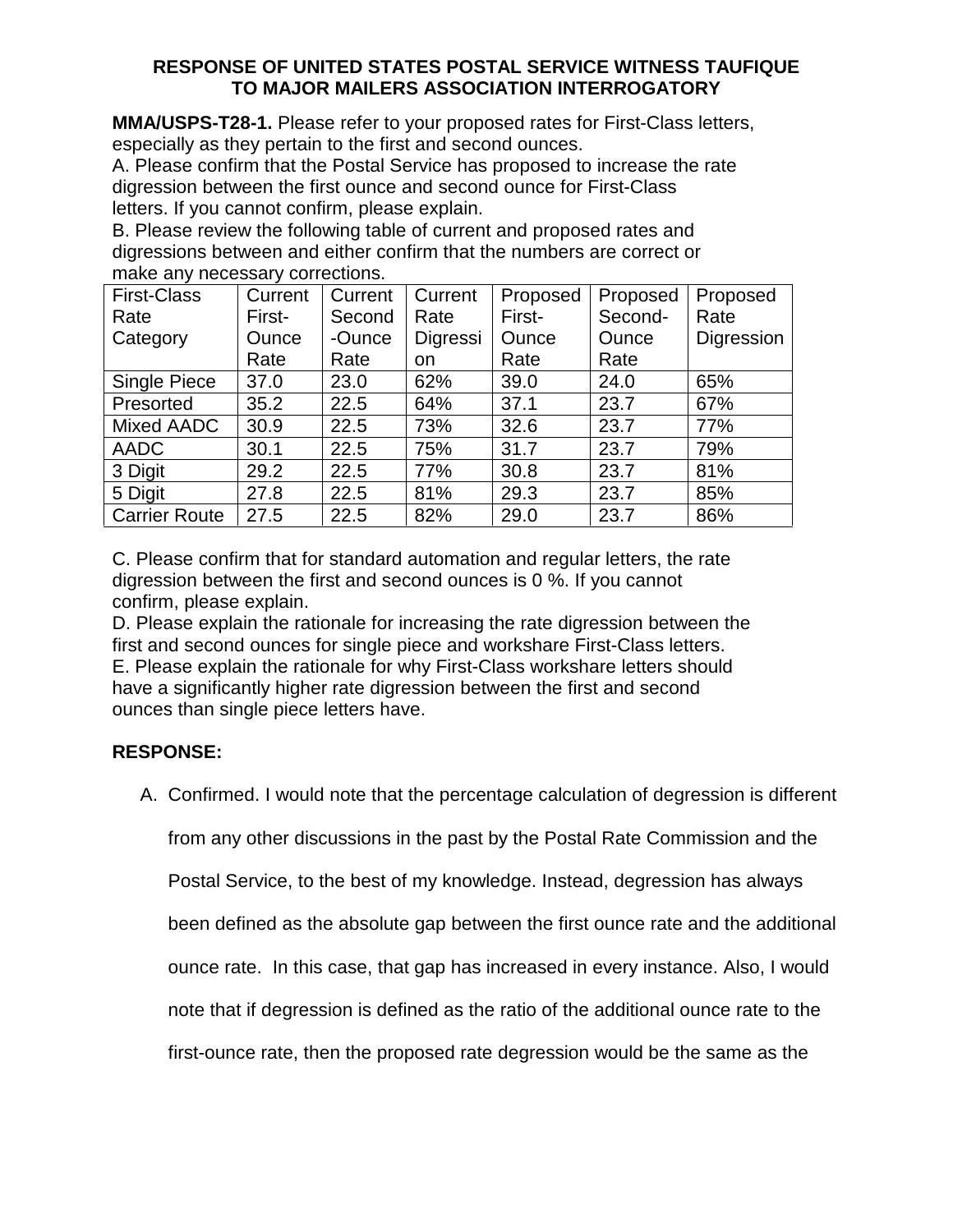## **RESPONSE OF UNITED STATES POSTAL SERVICE WITNESS TAUFIQUE TO MAJOR MAILERS ASSOCIATION INTERROGATORY**

# **RESPONSE to MMA/USPS-T28-1, Page 2 of 3:**

current rate degression in the table provided, e.g., 23 cents divided by 37 cents provides ratio of 62 percent, which is the same as 24 cents divided by 39 cents.

B. Not confirmed. I have provided two corrected tables. The first, Table A, uses the definition of degression used in your question. The second, Table B, uses the definition of degression commonly used by the Postal Service and the Commission. Also I have changed the headings "Current Second-Ounce Rate" and "Proposed Second-Ounce Rate" to "Current Additional-Ounce Rate" and "Proposed Additional-Ounce Rate."

| `able |
|-------|
|-------|

| <b>First-Class</b>   | Current | Current     | Current | Proposed | Propos         | Proposed |
|----------------------|---------|-------------|---------|----------|----------------|----------|
| Rate                 | First-  | Additional- | Rate    | First-   | ed             | Rate     |
| Category             | Ounce   | Ounce       | Degres  | Ounce    | <b>Additio</b> | Degressi |
|                      | Rate    | Rate        | sion    | Rate     | nal-           | on       |
|                      |         |             |         |          | Ounce          |          |
|                      |         |             |         |          | Rate           |          |
| <b>Single Piece</b>  | 37.0    | 23.0        | 62%     | 39.0     | 24.0           | 62%      |
| Presorted            | 35.2    | 22.5        | 64%     | 37.1     | 23.7           | 64%      |
| Mixed AADC           | 30.9    | 22.5        | 73%     | 32.6     | 23.7           | 73%      |
| AADC                 | 30.1    | 22.5        | 75%     | 31.7     | 23.7           | 75%      |
| 3 Digit              | 29.2    | 22.5        | 77%     | 30.8     | 23.7           | 77%      |
| 5 Digit              | 27.8    | 22.5        | 81%     | 29.3     | 23.7           | 81%      |
| <b>Carrier Route</b> | 27.5    | 22.5        | 82%     | 29.0     | 23.7           | 82%      |